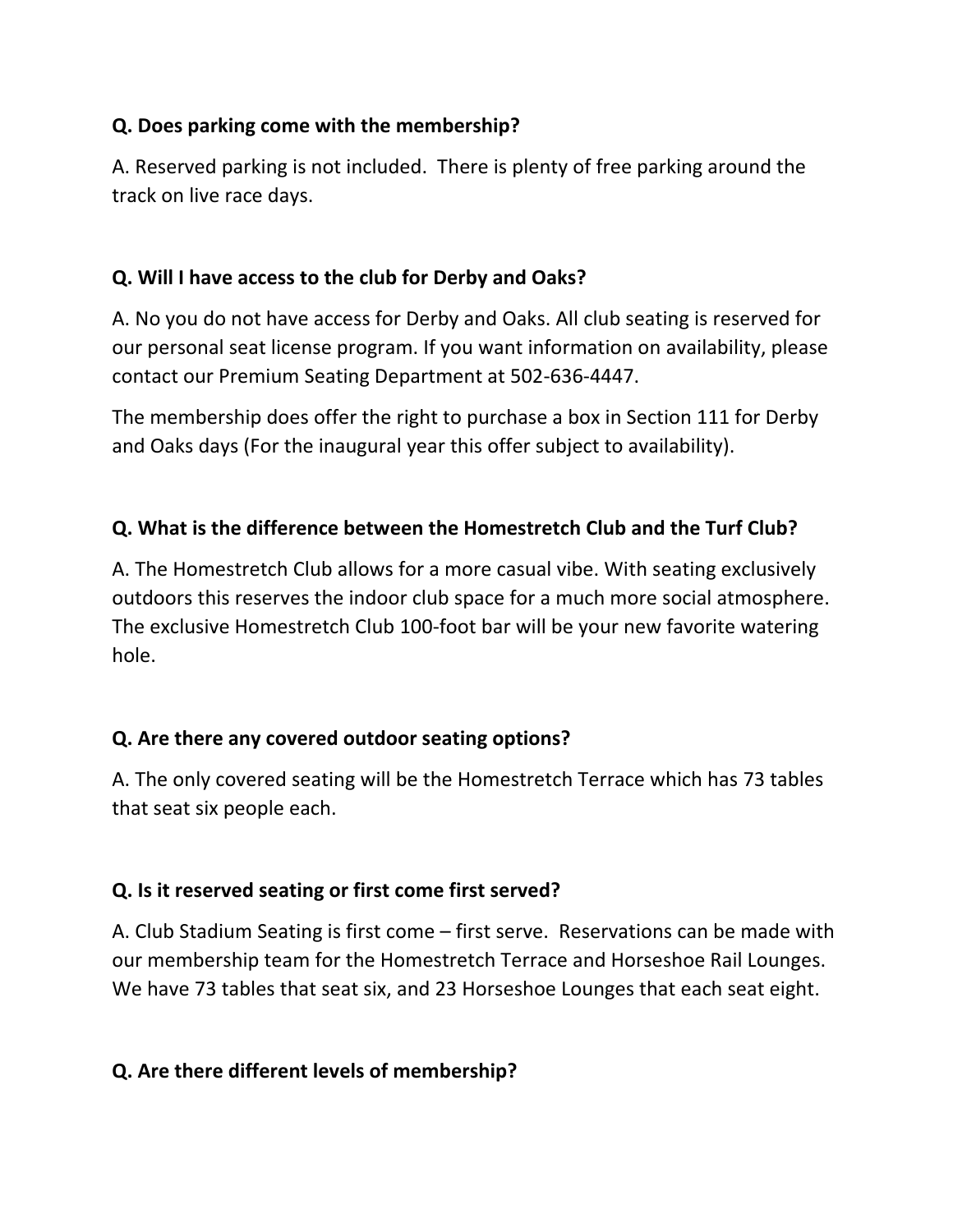A. No, in our inaugural year we will not have different levels.

#### **Q. If I buy a membership can anyone use it?**

A. You may transfer your membership ticket to a guest if you are not able to attend.

#### **Q. Can I bring my children and if so do they need a pass?**

A. Yes you can bring your children but because the club is all inclusive there is a small fee to cover food and beverage.

## **Q. Can I add a spouse or friend to my membership?**

A. This is a single membership and a spouse or friend can purchase an additional membership if available.

## **Q. What is the dress code? Can I wear jeans and shorts?**

A. The dress code is relaxed and you can wear jeans and shorts.

## **Q. You say food is included but what type of food?**

A. There will be a variety of food offerings on the Homestretch Club chef's table that will change day to day.

Note: Due to ongoing supply chain issues related to COVID 19 the exact menus will be determined closer to event day.

## **Q. What are the premium days?**

A. Refer to list on marketing materials.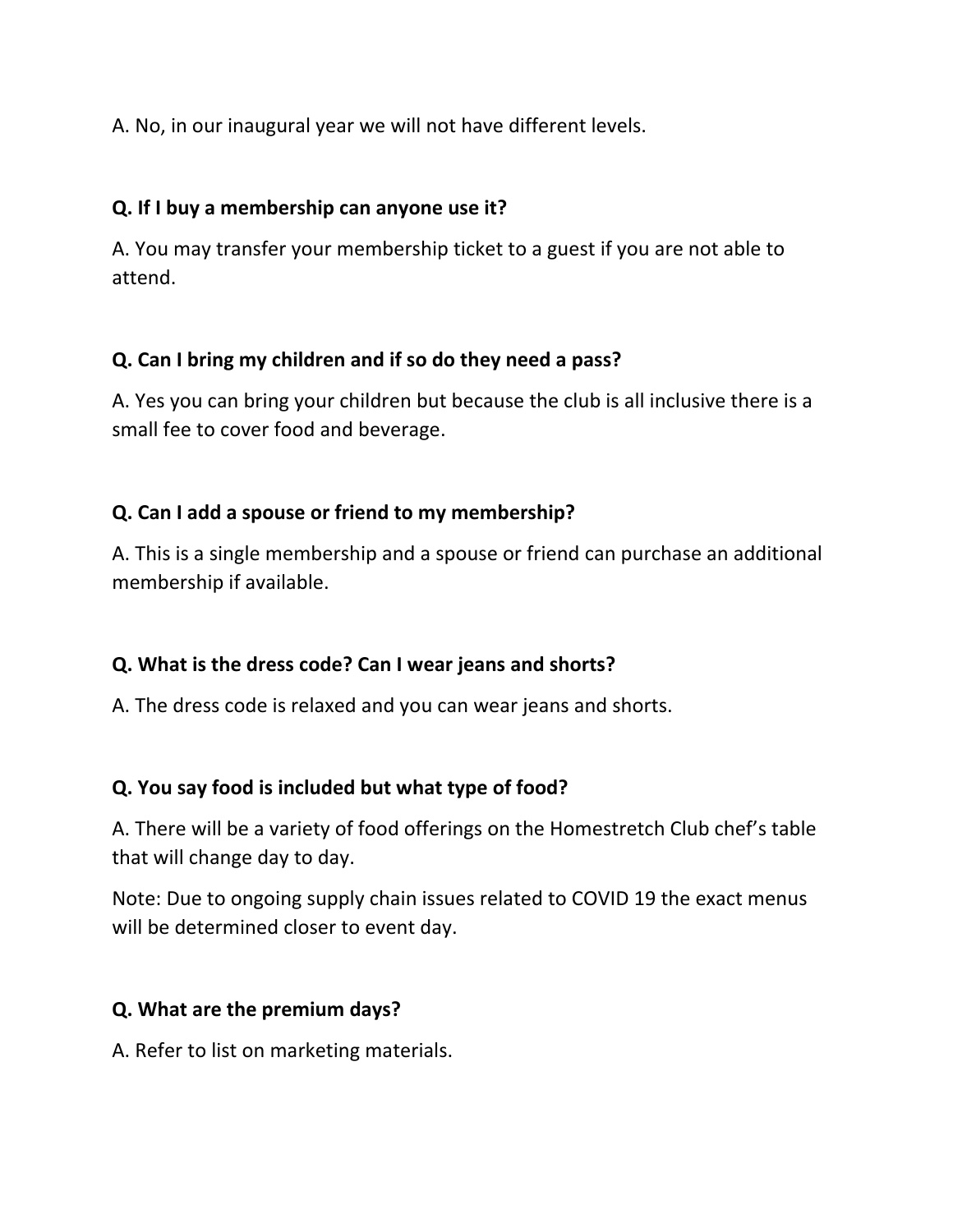# **Q. Will I have access to the 3rd floor clubhouse with membership?**

A. Yes you will have access on all days outside of the Kentucky Oaks and Kentucky Derby.

#### **Q. Will I receive a membership card and lapel pin?**

A. You will receive individual ticket for each day that can be accessed through your mobile account. You will also receive a membership card that is good for general admission to the track every other day (excluding Kentucky Oaks and Kentucky Derby days)

#### **Q. How many members will the club have?**

A. A limited number of memberships will be sold in the inaugural year to maintain the clubs' exclusivity

## **Q. Is there seating in the indoor club area?**

A. No, all seating is outdoors. There is limited lounge seating along with several high top tables with no stools.

## **Q. If I join the Homestretch Club will I have access to the Turf Club?**

A. No the membership is for the Homestretch Club exclusively. If you are interested in a Turf Club Membership please contact our membership services team at 502-636-4477.

#### **Q. Will Turf Club members have access to the Homestretch Club?**

A. Yes, Turf Club members will have access to the Homestretch. There will be a \$32 fee per person per day to cover food and non-alcoholic beverages. Opening Night through Thurby, the fee per person per day to cover food and non-alcoholic beverages will be \$40.